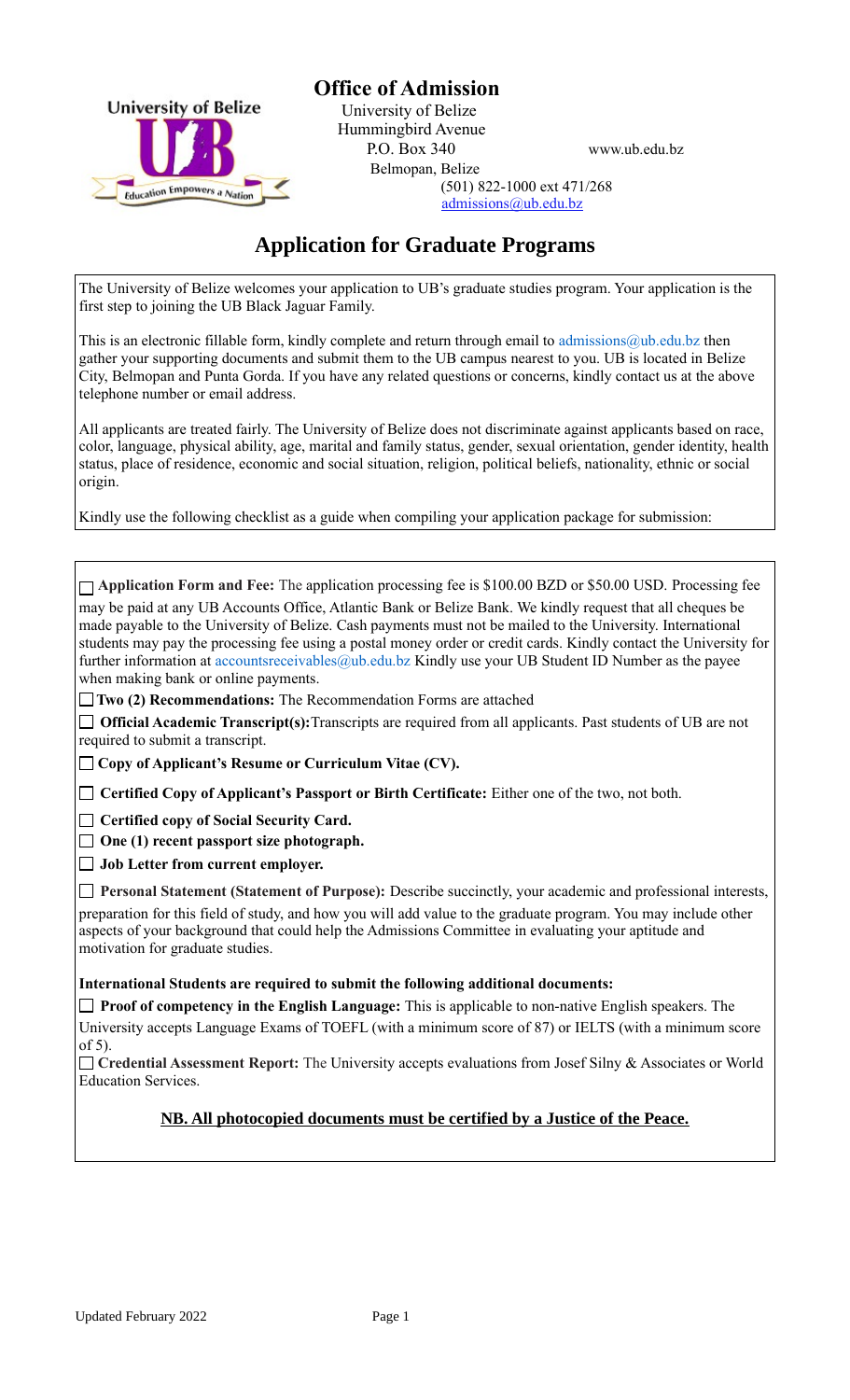|                                                                                                                                  | <b>Photo</b>                                                                                   | Receipt No.<br><b>Signature (Accounts Receivable)</b><br>Accounts<br>dd/mm/yyyy<br>Official<br><b>Date</b><br>Stamp<br><b>Signature (Admissions)</b><br>dd/mm/yyyy<br>Date |  |  |  |  |  |
|----------------------------------------------------------------------------------------------------------------------------------|------------------------------------------------------------------------------------------------|----------------------------------------------------------------------------------------------------------------------------------------------------------------------------|--|--|--|--|--|
| <b>Section 1 - Biographical Information</b>                                                                                      |                                                                                                |                                                                                                                                                                            |  |  |  |  |  |
| <b>Full Name:</b>                                                                                                                | Legal Surname(s)                                                                               | Legal First Name<br>Middle Name(s) if any                                                                                                                                  |  |  |  |  |  |
|                                                                                                                                  | Former/Maiden Name (if any):                                                                   | Was your name changed? $\bigcirc$ Yes $\bigcirc$ No                                                                                                                        |  |  |  |  |  |
| Date of Birth:                                                                                                                   | dd/mm/yyyy<br>Age:                                                                             | $\blacktriangledown$<br>Gender:                                                                                                                                            |  |  |  |  |  |
|                                                                                                                                  | <b>Citizenship Status:</b><br>$\vert \mathbf{v} \vert$                                         | <b>Religious Affiliation:</b><br>$\blacktriangleright$                                                                                                                     |  |  |  |  |  |
| <b>Ethnicity:</b>                                                                                                                | $\vert \blacktriangledown$                                                                     | Other (please specify):                                                                                                                                                    |  |  |  |  |  |
|                                                                                                                                  |                                                                                                | <b>Section 2 - Home Address &amp; Contact</b>                                                                                                                              |  |  |  |  |  |
| <b>Mailing Address:</b>                                                                                                          | <b>Permanent Address:</b><br>Village/City/Town<br><b>Street</b><br>Village/City/Town<br>Street | District or State    Zip/Postal Code<br>Country<br>District or State    Zip/Postal Code<br>Country                                                                         |  |  |  |  |  |
|                                                                                                                                  | 501-XXX-XXXX<br>Telephone Number(s):                                                           | dd/mm/yyyy<br>dd/mm/yyyy<br>Mailing address valid from<br>to                                                                                                               |  |  |  |  |  |
| <b>Email Address:</b>                                                                                                            |                                                                                                |                                                                                                                                                                            |  |  |  |  |  |
|                                                                                                                                  | during my tenure at the University                                                             | I hereby take responsibility for updating the Records Office should my name, address, contact number and details change                                                    |  |  |  |  |  |
|                                                                                                                                  |                                                                                                | <b>Section 3 - Admission Information</b>                                                                                                                                   |  |  |  |  |  |
|                                                                                                                                  | 20<br><b>Anticipated Start Year:</b>                                                           | Select your semester: January $\boxed{20}$<br>August <sup>20</sup>                                                                                                         |  |  |  |  |  |
|                                                                                                                                  | <b>Intended Program:</b>                                                                       | $\blacksquare$                                                                                                                                                             |  |  |  |  |  |
|                                                                                                                                  | For programs delivered on multiple campuses, select your desired campus:                       | $\blacktriangledown$                                                                                                                                                       |  |  |  |  |  |
|                                                                                                                                  | Select the most appropriate application type:                                                  | <b>Section 4 - Application Type</b>                                                                                                                                        |  |  |  |  |  |
|                                                                                                                                  | $\bigcirc$ Past UB Student: Please provide your UB ID#                                         |                                                                                                                                                                            |  |  |  |  |  |
| $\bigcirc$ Transfer Student: You completed tertiary-level courses or a program at an institution other than UB.                  |                                                                                                |                                                                                                                                                                            |  |  |  |  |  |
| $\bigcirc$ International Student: You are a citizen of a country other than Belize                                               |                                                                                                |                                                                                                                                                                            |  |  |  |  |  |
| $\bigcirc$ Transfer Student: You completed tertiary (Junior College) level courses or a program at an institution other than UB. |                                                                                                |                                                                                                                                                                            |  |  |  |  |  |
| $\bigcirc$ UB Staff Member: $\bigcirc$ Yes<br>$O$ No                                                                             |                                                                                                |                                                                                                                                                                            |  |  |  |  |  |
| $\bigcirc$ This is my first time applying to UB: $\bigcirc$ Yes $\bigcirc$ No                                                    |                                                                                                |                                                                                                                                                                            |  |  |  |  |  |
| <b>Section 5 - Standardized Exams</b>                                                                                            |                                                                                                |                                                                                                                                                                            |  |  |  |  |  |
| If applicable, kindly indicate and provide supporting documents accordingly for any standardized exam you have take.             |                                                                                                |                                                                                                                                                                            |  |  |  |  |  |
| GRE                                                                                                                              | English Proficiency Test:                                                                      | Other:                                                                                                                                                                     |  |  |  |  |  |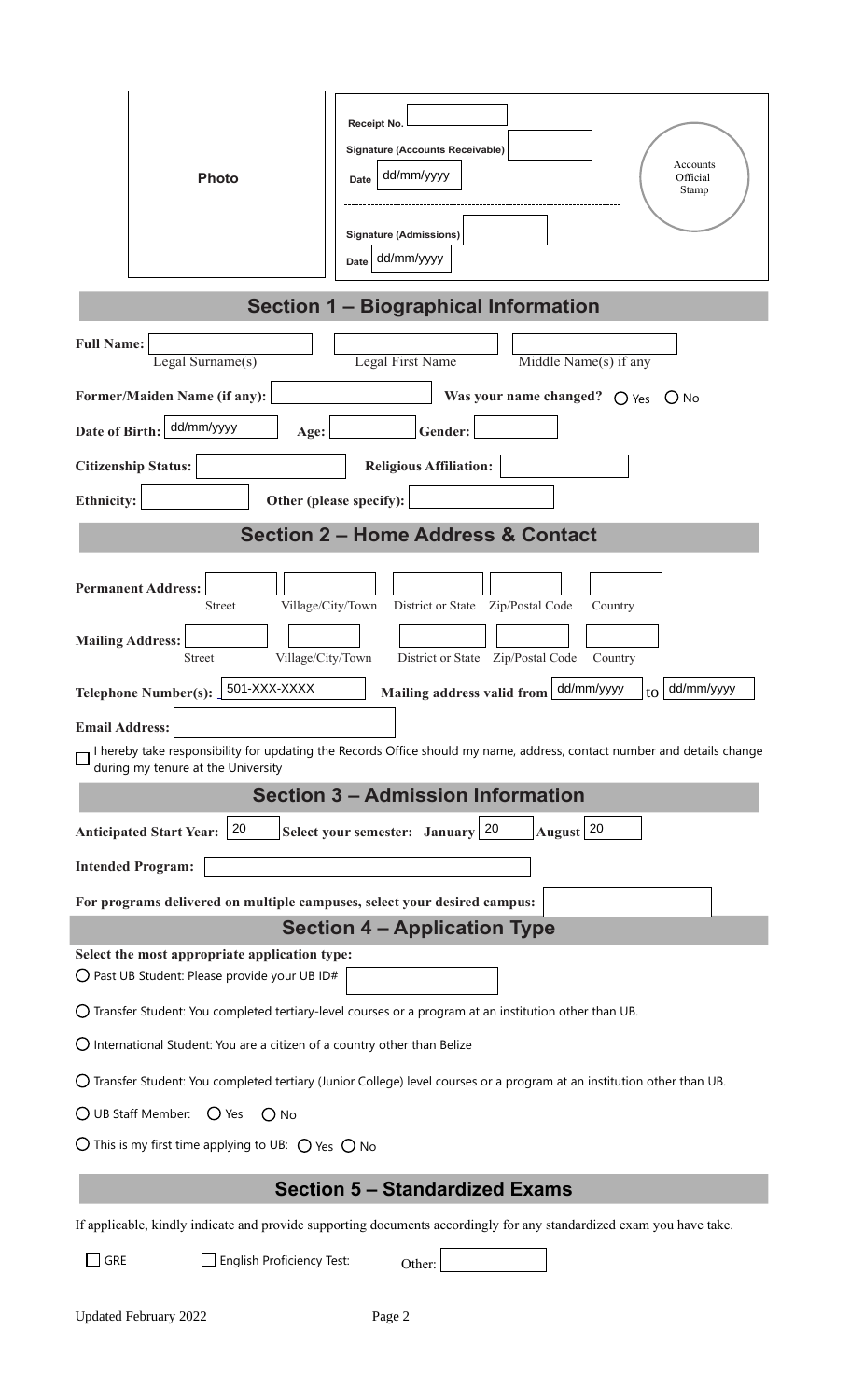| <b>Section 6 - Educational Background</b>                                                                                                                                                                                                                                                                                                                                                                |                |  |                                           |  |                                                  |             |  |  |  |
|----------------------------------------------------------------------------------------------------------------------------------------------------------------------------------------------------------------------------------------------------------------------------------------------------------------------------------------------------------------------------------------------------------|----------------|--|-------------------------------------------|--|--------------------------------------------------|-------------|--|--|--|
| Kindly list the tertiary institutions you attended, starting with the most recent institution.                                                                                                                                                                                                                                                                                                           |                |  |                                           |  |                                                  |             |  |  |  |
| <b>Institution Name</b>                                                                                                                                                                                                                                                                                                                                                                                  | <b>Address</b> |  | <b>Year Attended</b><br>$(from - to)$     |  | Degree Conferred                                 | Major       |  |  |  |
|                                                                                                                                                                                                                                                                                                                                                                                                          |                |  |                                           |  |                                                  |             |  |  |  |
|                                                                                                                                                                                                                                                                                                                                                                                                          |                |  |                                           |  |                                                  |             |  |  |  |
|                                                                                                                                                                                                                                                                                                                                                                                                          |                |  |                                           |  |                                                  |             |  |  |  |
|                                                                                                                                                                                                                                                                                                                                                                                                          |                |  |                                           |  |                                                  |             |  |  |  |
|                                                                                                                                                                                                                                                                                                                                                                                                          |                |  | <b>Section 7 - Financing Your Program</b> |  |                                                  |             |  |  |  |
| The following information is being requested for statistical purposes and to provide appropriate financial<br>guidance where necessary. Kindly complete this section to the best of your knowledge. Be informed that all<br>applicants are protected under our Non-Discrimination Policy, and this section will not affect your admission<br>status in any way.<br><b>Applicant's Employment Status:</b> |                |  |                                           |  |                                                  |             |  |  |  |
| <b>Employer's/Company's Name:</b>                                                                                                                                                                                                                                                                                                                                                                        |                |  |                                           |  |                                                  |             |  |  |  |
| How long have you been employed at this company?                                                                                                                                                                                                                                                                                                                                                         |                |  |                                           |  |                                                  |             |  |  |  |
| How will you finance your education at UB                                                                                                                                                                                                                                                                                                                                                                |                |  |                                           |  |                                                  |             |  |  |  |
| <b>What is your source of finance:</b> $\Box$ Bank Savings $\Box$ Salary Deductions $\Box$ Sale of Assets $\Box$ Loan                                                                                                                                                                                                                                                                                    |                |  |                                           |  |                                                  |             |  |  |  |
| If you are being sponsored, does your primary sponsor have other dependents? $\bigcirc$ Yes $\bigcirc$ No                                                                                                                                                                                                                                                                                                |                |  |                                           |  |                                                  | O Uncertain |  |  |  |
| What financial assistance or surety has the sponsor confirmed to date?<br>□ Sponsorship Commitment Letter □ Verbal Agreement □ Other:<br>Kindly provide with your application, proof of support to finance your education. This may be in the form of a Bank<br>Statement, Letter of Intent to Pay/Affidavit of Support or any other supporting documents confirming the sponsor's intention.            |                |  |                                           |  |                                                  |             |  |  |  |
| <b>Section 8 - Emergency Contacts - Mandatory</b>                                                                                                                                                                                                                                                                                                                                                        |                |  |                                           |  |                                                  |             |  |  |  |
| This information is mandatory in the event there is an emergency situation. All applicants are required to complete this<br>section. International students must provide at least one emergency contact in Belize.                                                                                                                                                                                       |                |  |                                           |  |                                                  |             |  |  |  |
| Contact's Full Name:                                                                                                                                                                                                                                                                                                                                                                                     |                |  | Relationship:                             |  | <b>Telephone Number:</b>                         |             |  |  |  |
|                                                                                                                                                                                                                                                                                                                                                                                                          |                |  |                                           |  | <b>Section 9 - Information Release Agreement</b> |             |  |  |  |
| This information is mandatory in the event there is an emergency. All applicants are required to complete this section.<br>International students must provide at least one emergency contact in Belize.                                                                                                                                                                                                 |                |  |                                           |  |                                                  |             |  |  |  |
| 1. Contact's Full Name:                                                                                                                                                                                                                                                                                                                                                                                  |                |  | Relationship:                             |  | <b>Telephone Number:</b>                         |             |  |  |  |
| 2. Contact's Full Name:                                                                                                                                                                                                                                                                                                                                                                                  |                |  | Relationship:                             |  | <b>Telephone Number:</b>                         |             |  |  |  |
| Section 10 - How Did You Learn About UB                                                                                                                                                                                                                                                                                                                                                                  |                |  |                                           |  |                                                  |             |  |  |  |
| Where did you first learn about the University of Belize?                                                                                                                                                                                                                                                                                                                                                |                |  |                                           |  |                                                  |             |  |  |  |
| $\Box$ Radio/TV Ads<br>UB YouTube Channel<br>Through a Recruitment Session                                                                                                                                                                                                                                                                                                                               |                |  |                                           |  |                                                  |             |  |  |  |